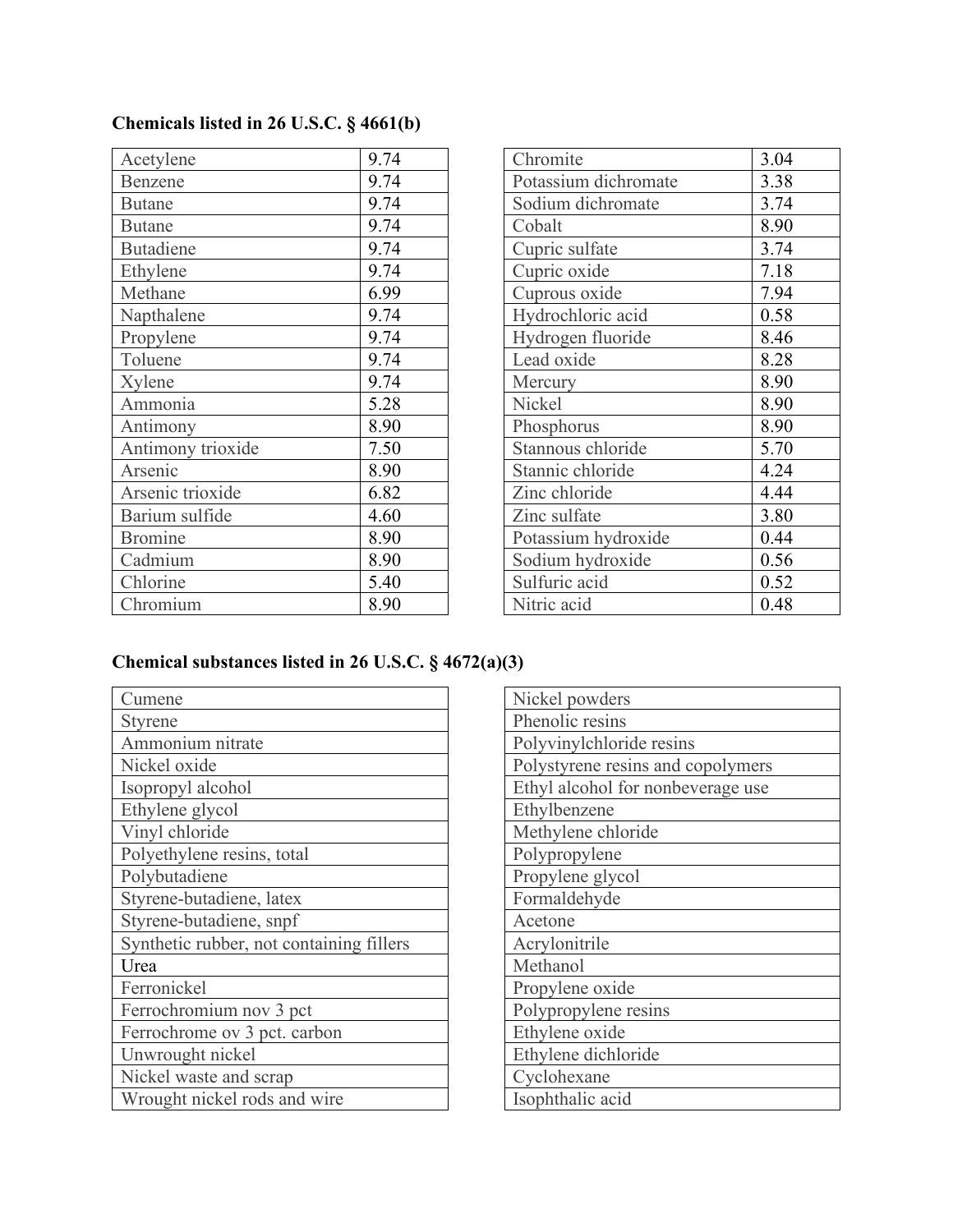| Maleic anhydride     |
|----------------------|
| Phthalic anhydride   |
| Ethyl methyl ketone  |
| Chloroform           |
| Carbon tetrachloride |
| Chromic acid         |

| Hydrogen peroxide                   |
|-------------------------------------|
| Polystyrene homopolymer resins      |
| Melamine                            |
| Acrylic and methacrylic acid resins |
| Vinyl resins                        |
| Vinyl resins, NSPF                  |

## **Chemical substances listed in IRS Notice 2021-66**

| 1,4 butanediol                          |
|-----------------------------------------|
| 1,3-butylene glycol                     |
| 1,5,9-cyclododecatriene                 |
| 2-ethyl hexanol                         |
| 2-ethylhexyl acrylate                   |
| 2,2,4-trimethyl-1,3-pentanediol         |
| diisobutyrate                           |
| 2,2,4-trimethyl-1,3-pentanediol         |
| monoisobutyrate                         |
| acetic acid                             |
| acetylene black                         |
| adipic acid                             |
| adiponitrile                            |
| allyl chloride                          |
| alpha-methylstyrene                     |
| aniline                                 |
| benzaldehyde                            |
| benzoic acid                            |
| bisphenol-A                             |
| butanol                                 |
| butyl acrylate                          |
| butyl benzyl phthalate                  |
| chlorinated polyethylene                |
| cyclododecanol                          |
| decabromodiphenyl oxide                 |
| di-2 ethyl hexyl phthalate              |
| di-n-hexyl adipate                      |
| diethanolamine                          |
| diglycidyl ether of bisphenol-A         |
| diisopropanolamine                      |
| dimethyl terephthalate                  |
| dimethyl-2, 6-naphthalene dicarboxylate |
| diphenyl oxide                          |
| diphenylamine                           |
| epichlorohydrin                         |
| ethyl acetate                           |

| ethyl acrylate                    |
|-----------------------------------|
| ethyl chloride                    |
| ethylene dibromide                |
| ethylenebistetrabromophthalimide  |
| formic acid                       |
| glycerine                         |
| hexabromocyclododecane            |
| hexamethylenediamine              |
| isobutyl acetate                  |
| isopropyl acetate                 |
| linear alpha olefins              |
| methyl acrylate                   |
| methyl chloroform                 |
| methyl isobutyl ketone            |
| methyl methacrylate               |
| monochlorobenzene                 |
| monoethanolamine                  |
| monoisopropanolamine              |
| normal butyl acetate              |
| normal propyl acetate             |
| nylon $6/6$                       |
| ortho-dichlorobenzene             |
| ortho-nitrochlorobenzene          |
| paraformaldehyde                  |
| para-dichlorobenzene              |
| para-nitrochlorobenzene           |
| para-nitrophenol                  |
| para-nitrophenol                  |
| perchloroethylene                 |
| phenol                            |
| phosphorous pentasulfide          |
| phosphorous trichloride           |
| poly 1,4 butyleneterephthalate    |
| poly (69/31                       |
| ethylene/cyclohexylenedimethylene |
| terephthalate)                    |